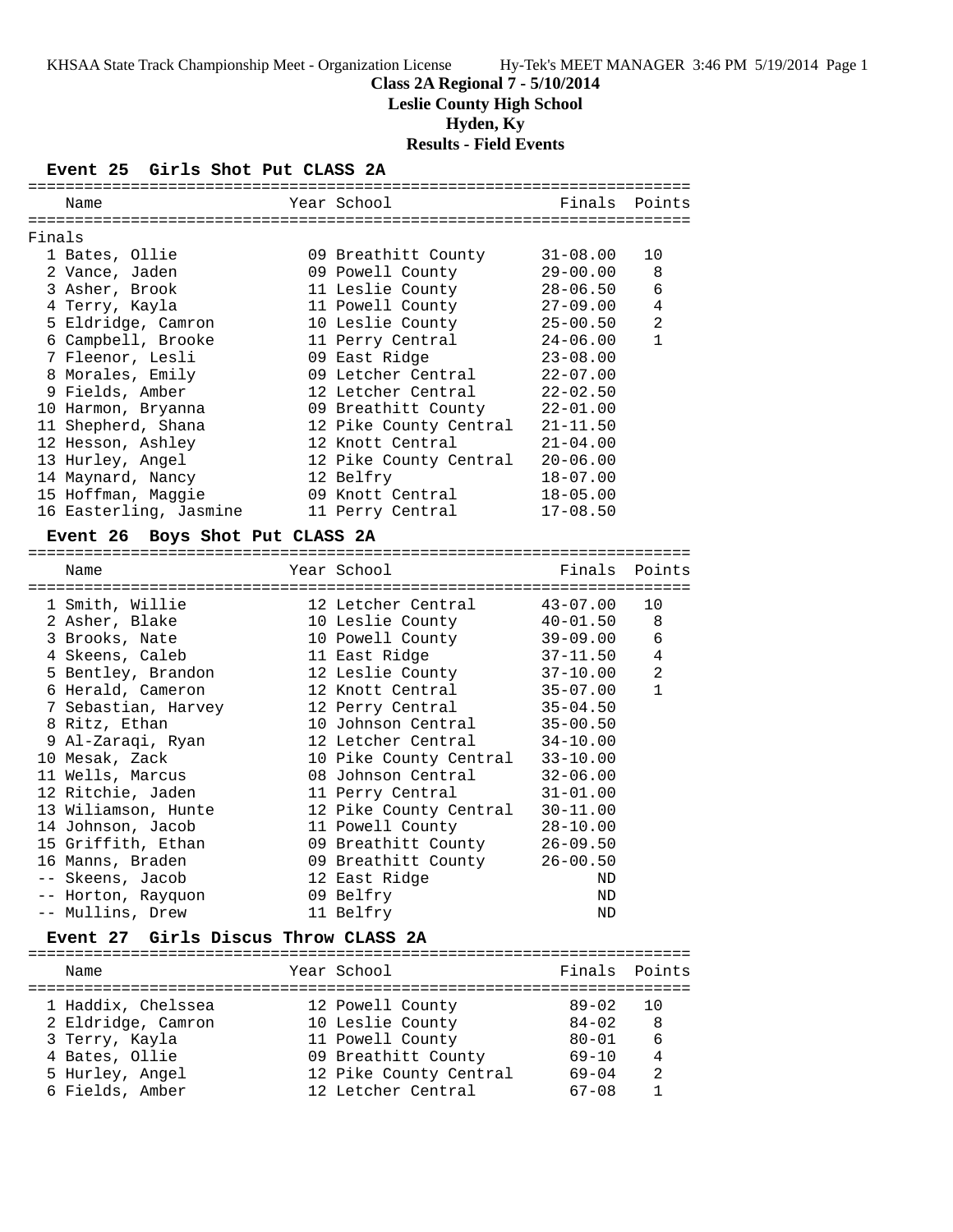#### **Class 2A Regional 7 - 5/10/2014**

**Leslie County High School**

**Hyden, Ky**

#### **Results - Field Events**

#### **....Event 27 Girls Discus Throw CLASS 2A**

| 7 Holland, Tildy     | 12 Perry Central       | $64 - 05$ |
|----------------------|------------------------|-----------|
| 8 Griffith, Hannah   | 07 Breathitt County    | $64 - 03$ |
| 9 Slone, Lenisha     | 07 Leslie County       | $64 - 02$ |
| 10 Bevins, Hannah    | 10 East Ridge          | $53 - 10$ |
| 11 Stamper, Stacey   | 10 Knott Central       | $51 - 03$ |
| 12 Campbell, Zada    | 11 Perry Central       | $47 - 07$ |
| 13 Maynard, Nancy    | 12 Belfry              | $47 - 04$ |
| 14 Hesson, Ashley    | 12 Knott Central       | $45 - 06$ |
| 15 Shepherd, Shana   | 12 Pike County Central | $44 - 00$ |
| 16 Sturgill, Destiny | 11 Letcher Central     | $43 - 09$ |

#### **Event 28 Boys Discus Throw CLASS 2A**

=======================================================================

| Name                 | Year School            | Finals     | Points         |
|----------------------|------------------------|------------|----------------|
| 1 Smith, Willie      | 12 Letcher Central     | $106 - 07$ | 10             |
| 2 Wiliamson, Hunte   | 12 Pike County Central | $101 - 05$ | 8              |
| 3 Carey, Kevin       | 12 Leslie County       | $97 - 03$  | 6              |
| 4 Collett, Dewey     | 11 Leslie County       | $91 - 00$  | $\overline{4}$ |
| 5 Sliver, Robbie     | 11 Powell County       | 86-03      | 2              |
| 6 Cantrell, Jacob    | 12 Johnson Central     | $85 - 00$  | $\mathbf{1}$   |
| 7 Skeens, Caleb      | 11 East Ridge          | $81 - 09$  |                |
| 8 Al-Zaraqi, Ryan    | 12 Letcher Central     | $81 - 08$  |                |
| 9 Wells, Marcus      | 08 Johnson Central     | $80 - 03$  |                |
| 10 Harrison, Issac   | 10 Powell County       | $74 - 11$  |                |
| 11 Manns, Braden     | 09 Breathitt County    | $64 - 03$  |                |
| 12 Griffith, Ethan   | 09 Breathitt County    | $64 - 01$  |                |
| 13 Ritchie, Jaden    | 11 Perry Central       | $63 - 05$  |                |
| 14 Nick, Jacob       | 10 Pike County Central | $61 - 08$  |                |
| 15 Sebastian, Harvey | 12 Perry Central       | $60 - 01$  |                |

# **Event 29 Girls Long Jump CLASS 2A**

| Name                | Year School         | Finals Points |                |
|---------------------|---------------------|---------------|----------------|
|                     |                     |               |                |
| 1 Mcpeak, Paige     | 11 Johnson Central  | $15 - 06.00$  | 10             |
| 2 Moore, Katie      | 11 Leslie County    | $14 - 04.00$  | 8              |
| 3 Lewis, Emily      | 11 Knott Central    | 13-11.50      | 6              |
| 4 Lowe, Brooklyne   | 11 Johnson Central  | $13 - 08.00$  | 4              |
| 5 Asher, Brook      | 11 Leslie County    | $13 - 07.50$  | $\mathfrak{D}$ |
| 6 Lowe, Kelsey      | 11 Perry Central    | $13 - 06.50$  | $\mathbf{1}$   |
| 7 Fleenor, Lesli    | 09 East Ridge       | $13 - 02.00$  |                |
| 8 Hunt, Caitlyn     | 12 Belfry           | $12 - 11.50$  |                |
| 9 slone, katie      | 09 Knott Central    | $12 - 11.00$  |                |
| 10 Bolling, Alley   | 12 Letcher Central  | $12 - 09.50$  |                |
| 11 Rhodes, Kimberly | 09 Perry Central    | $12 - 07.00$  |                |
| 12 Fugate, Kenzie   | 08 Breathitt County | $11 - 11.50$  |                |
| 13 Deaton, Katie    | 10 Belfry           | $11 - 07.50$  |                |
| 14 Faulkner, Kenzie | 10 Powell County    | $10 - 10.00$  |                |
| -- Bolling, Amber   | 09 Letcher Central  | ND            |                |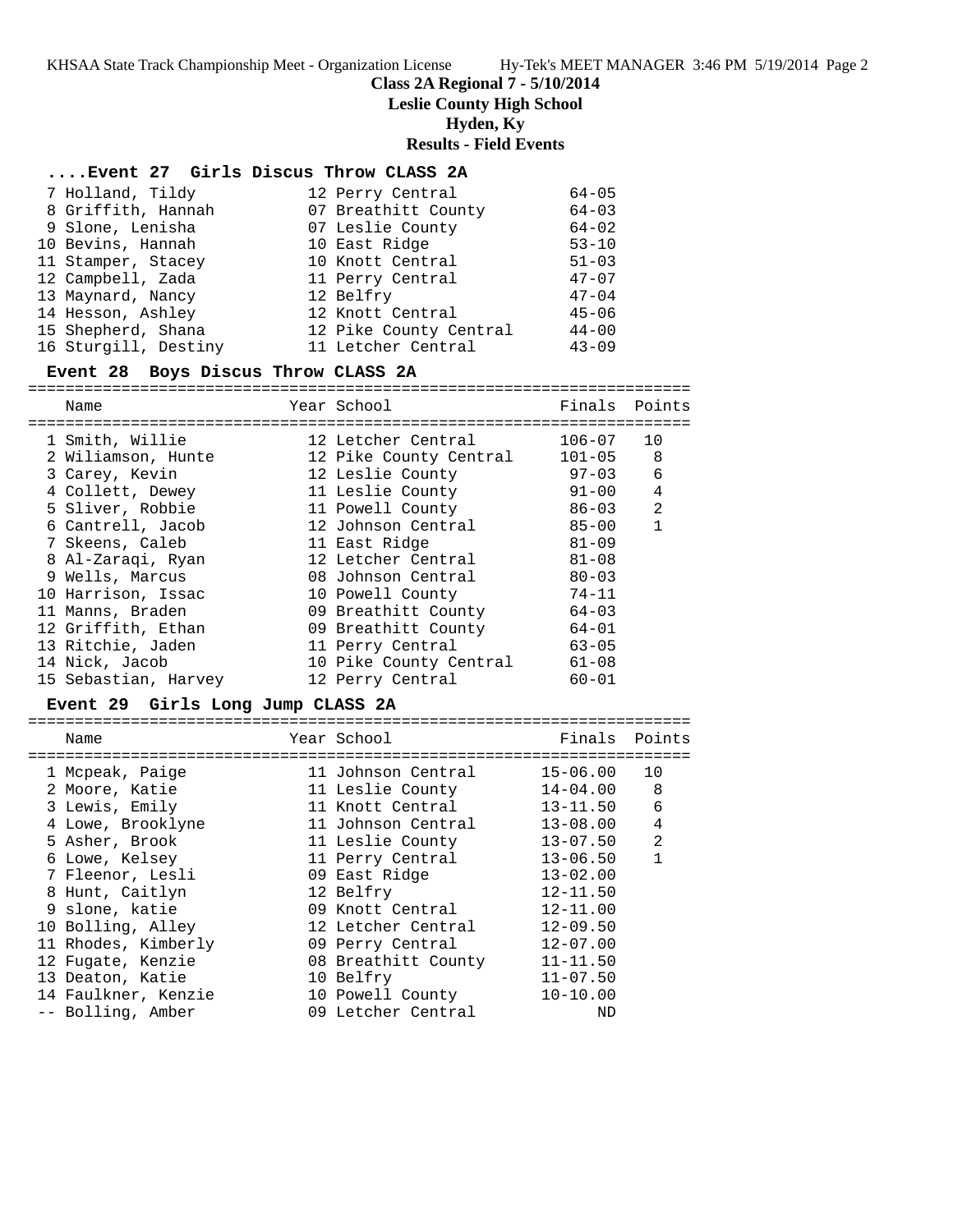# **Class 2A Regional 7 - 5/10/2014**

**Leslie County High School**

**Hyden, Ky**

**Results - Field Events**

#### **Event 30 Boys Long Jump CLASS 2A**

| Name                                | Year School            | Finals Points  |                |
|-------------------------------------|------------------------|----------------|----------------|
| =================================== |                        |                |                |
| 1 Compton, Tyler                    | 12 Johnson Central     | $19 - 01.00$   | 10             |
| 2 Mkpeek, Slade                     | 12 Johnson Central     | $18 - 09.50$   | 8              |
| 3 Hall, Austin                      | 09 Belfry              | $18 - 08.00$   | 6              |
| 4 Meade, Dalton                     | 10 Letcher Central     | $17 - 06.00$   | $\overline{4}$ |
| 5 Wilson, Chris                     | 11 Leslie County       | $17 - 05.50$   | $\overline{2}$ |
| 6 Collett, Tyler                    | 12 Leslie County       | $17 - 03.50$   | $\mathbf{1}$   |
| 7 Grisby, Paul                      | 09 Pike County Central | $16 - 07.00$   |                |
| 8 Al-Zaraqi, Ryan                   | 12 Letcher Central     | $16 - 03.00$   |                |
| 9 Jett, Tucker                      | 09 Perry Central       | $16 - 00.50$   |                |
| 10 Mullis, Jake                     | 09 Perry Central       | $15 - 10.50$   |                |
| 11 Harris, Stone                    | 09 Pike County Central | $15 - 10.00$   |                |
| 12 Epling, Elijah                   | 11 East Ridge          | $15 - 06.00$   |                |
| 13 Smith, Jeremy                    | 10 Belfry              | $15 - 02.00$   |                |
| 14 Combs, James                     | 10 Knott Central       | $13 - 00.00$   |                |
| -- Fields, Michael                  | 11 East Ridge          | ND             |                |
| Event 31 Girls Triple Jump CLASS 2A |                        |                |                |
|                                     |                        |                |                |
| Name                                | Year School            | Finals         | Points         |
|                                     |                        |                |                |
| 1 Moore, Katie                      | 11 Leslie County       | $32 - 01.50$   | 10             |
| 2 Mcpeak, Paige                     | 11 Johnson Central     | $30 - 06.00$   | 8              |
| 3 Collett, Kaley                    | 09 Leslie County       | $28 - 05.75$   | 6              |
| 4 Little, Johnna                    | 12 Johnson Central     | 27-10.75       | $\overline{4}$ |
| 5 Bolling, Alley                    | 12 Letcher Central     | 26-04.00       | $\overline{2}$ |
| 6 Rhodes, Kimberly                  | 09 Perry Central       | $25 - 11.00$   | $\mathbf{1}$   |
| 7 Dixon, Morgyn                     | 09 Perry Central       | $25 - 07.25$   |                |
| 8 Hunt, Caitlyn                     | 12 Belfry              | $25 - 00.00$   |                |
| Event 32 Boys Triple Jump CLASS 2A  |                        |                |                |
|                                     |                        |                |                |
| Name                                | Year School            | Finals         | Points         |
|                                     |                        | 20, 20, 20, 30 |                |

| 1 Compton, Tyler   | 12 Johnson Central     | $38 - 02.00$ | 10             |
|--------------------|------------------------|--------------|----------------|
| 2 Wilson, Chris    | 11 Leslie County       | $36 - 10.00$ | - 8            |
| 3 Bentley, Brandon | 12 Leslie County       | $36 - 02.00$ | -6             |
| 4 Fields, Michael  | 11 East Ridge          | $35 - 05.25$ | $\overline{4}$ |
| 5 Jett, Tucker     | 09 Perry Central       | $34 - 05.50$ | 2              |
| 6 Al-Zaraqi, Ryan  | 12 Letcher Central     | $32 - 09.00$ | $\mathbf{1}$   |
| 7 Meade, Dalton    | 10 Letcher Central     | $32 - 02.00$ |                |
| -- Bryant, Logan   | 09 Pike County Central | ND           |                |

# **Event 33 Girls High Jump CLASS 2A**

| Name             | Year School        | Finals Points |                |
|------------------|--------------------|---------------|----------------|
| 1 Lewis, Whitney | 10 Knott Central   | $4 - 10.00$   | 1 O            |
| 2 hurt, hannah   | 10 Knott Central   | $4 - 06.00$   | 8              |
| 3 Cornett, Megan | 10 Letcher Central | $4 - 04.00$   | 6              |
| 4 Asher, Brook   | 11 Leslie County   | $J4 - 04.00$  | $\overline{4}$ |
| 5 Gibson, Emily  | 09 Leslie County   | $4 - 02.00$   | $\mathfrak{D}$ |
| 6 Dixon, Morgyn  | 09 Perry Central   | $3 - 10.00$   |                |
|                  |                    |               |                |